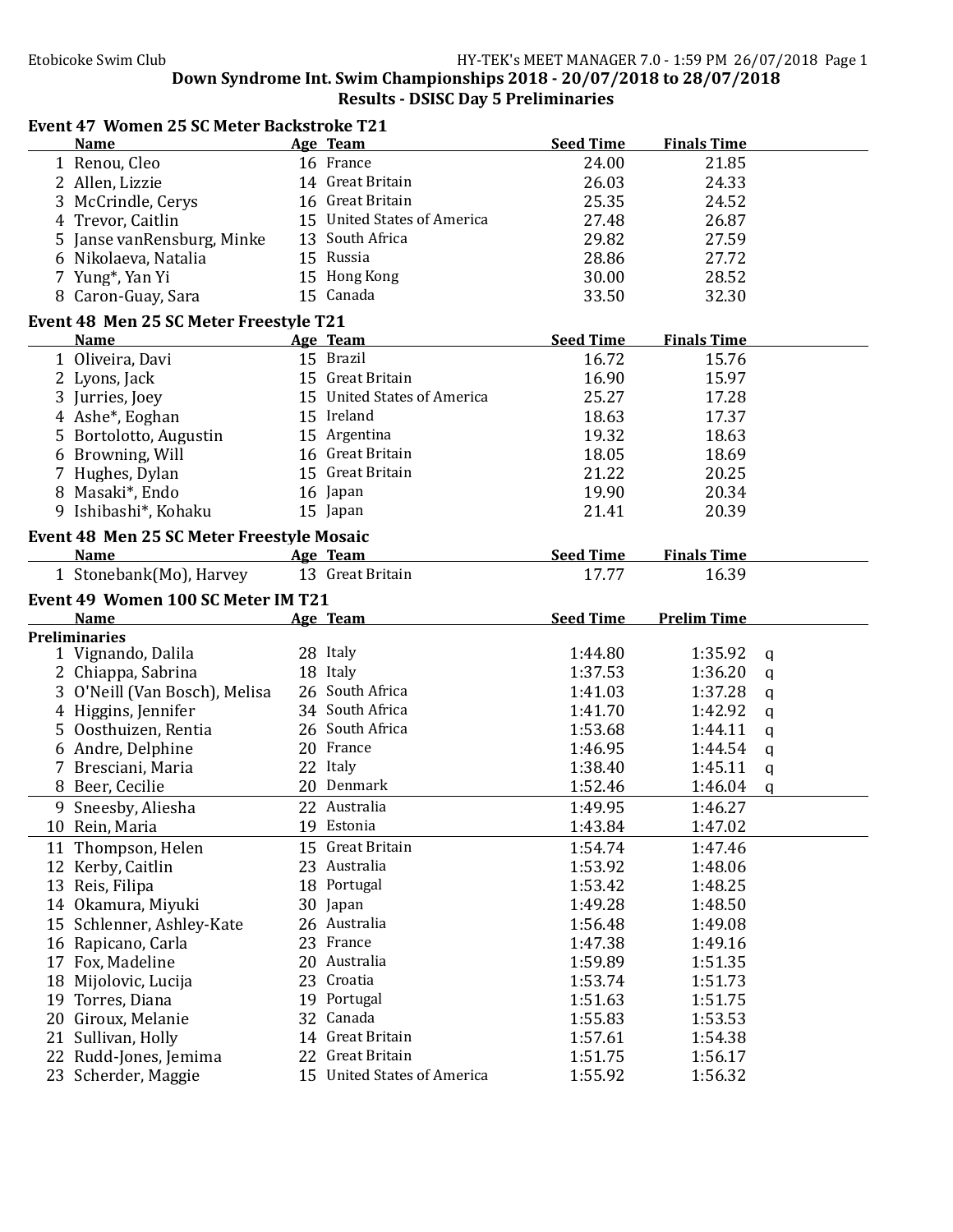Down Syndrome Int. Swim Championships 2018 - 20/07/2018 to 28/07/2018 Results - DSISC Day 5 Preliminaries

#### Preliminaries ... (Event 49 Women 100 SC Meter IM T21)<br>Name Age Team Seed Time Prelim Time 24 Unrinin, Mako 19 Japan 1:57.48 1:59.44 25 McCrindle, Cerys 16 Great Britain 2:01.58 1:59.68 26 Dunning, Stephnie 27 Australia 12:03.40 2:01.93 27 Itou, Yuki 28 Japan 2:08.89 2:02.52 28 Troy, Katie 30 Ireland 2:08.40 2:07.69 29 Murray, Eleanor 34 Ireland 2:09.75 2:09.57 30 Yan\*, Pui Man 27 Hong Kong 2:09.67 2:10.83 31 Okunishi\*, Mae 22 Japan 2:04.82 2:12.10 --- Claydon, Elizabeth 25 Australia 2:07.77 DQ --- Crawford, Lily 19 Australia 1:56.50 DQ --- Allen, Lizzie 14 Great Britain 1:55.97 DQ --- Phillips\* (Hi), Maeve 35 Ireland 1:53.13 DQ Event 49 Women 100 SC Meter IM Mosaic<br>Name Age Tear Age Team Seed Time Prelim Time Preliminaries 1 Stephenson (Mo), Ellen 14 Great Britain 1:44.50 1:46.57 q<br>
2.07.51 1:46.57 pm --- Magee (Mo), Erin 25 Canada 2:07.51 DQ Event 50 Men 100 SC Meter Freestyle T21 Name Age Team Seed Time Prelim Time Preliminaries 1 Evens, Mark 21 Great Britain 1:08.68 1:10.37 q 2 Miller, Aran 24 Australia 1:08.37 1:10.92 q 3 Pinnerup, Nis Heide 26 Denmark 1:14.41 1:11.53 q 4 Marks, Colin 30 Australia 1:12.35 1:11.96 q 5 Manauzzi, Paolo Alfredo 27 Italy 1:13.76 1:12.46 q 6 Els, Jan-Herman 18 South Africa 1:15.20 1:13.73 q 7 Lemay, Arnaud 20 Canada 1:16.81 1:14.40 q 8 Melo, Jose Enrique 28 Mexico 1:15.32 1:14.59 q 9 Cox. Michael **27 Australia** 1:13.65 1:15.62 10 Henry, Jonathan **34 Canada** 1:20.13 1:15.73 11 Martinez, Steven 24 Mexico 1:18.00 1:16.19 12 Di Silverio, Marco 21 Italy 1:16.50 1:16.70 13 Hylton, Heggie 27 South Africa 1:18.52 1:17.17 14 Dixon, Jack 26 Australia 1:16.27 1:17.65 15 Tott, Eric 25 Estonia 1:18.89 1:17.88 16 Santos, Filipe 30 Portugal 1:17.04 1:17.94 17 0'Neill, Sean 34 South Africa 1:22.38 1:18.44 18 Diogo, Matos 18 Portugal 1:17.07 1:18.63 19 Almeida, Andre 18 Portugal 1:19.73 1:18.83 20 Diachenko, Gleb 22 Russia 1:20.00 1:19.19 21 Kume, Jun 29 Japan 1:19.20 1:19.71 22 Boyce, Steven 33 Great Britain 1:16.67 1:20.30 23 Ploomipuu, Vahur 28 Estonia 1:27.63 1:20.40 24 Garcia Santamaria, Fernando 18 Spain 1:22.23 1:21.16<br>25 Doolan. Bradlev 24 Australia 1:18.90 1:21.49 25 Doolan, Bradley 24 Australia 1:18.90 1:21.49 26 Troka, Gersi 17 Albania 1:37.00 1:22.24 27 Mabuchi, Akihiro 24 Japan 1:18.22 1:24.38 28 Hernandez, Andres 27 United States of America 1:24.70 1:24.66<br>29 Codv\* Liam 29 Ireland 1:26.76 1:25.45 29 Cody\*, Liam 29 Ireland 1:26.76 1:25.45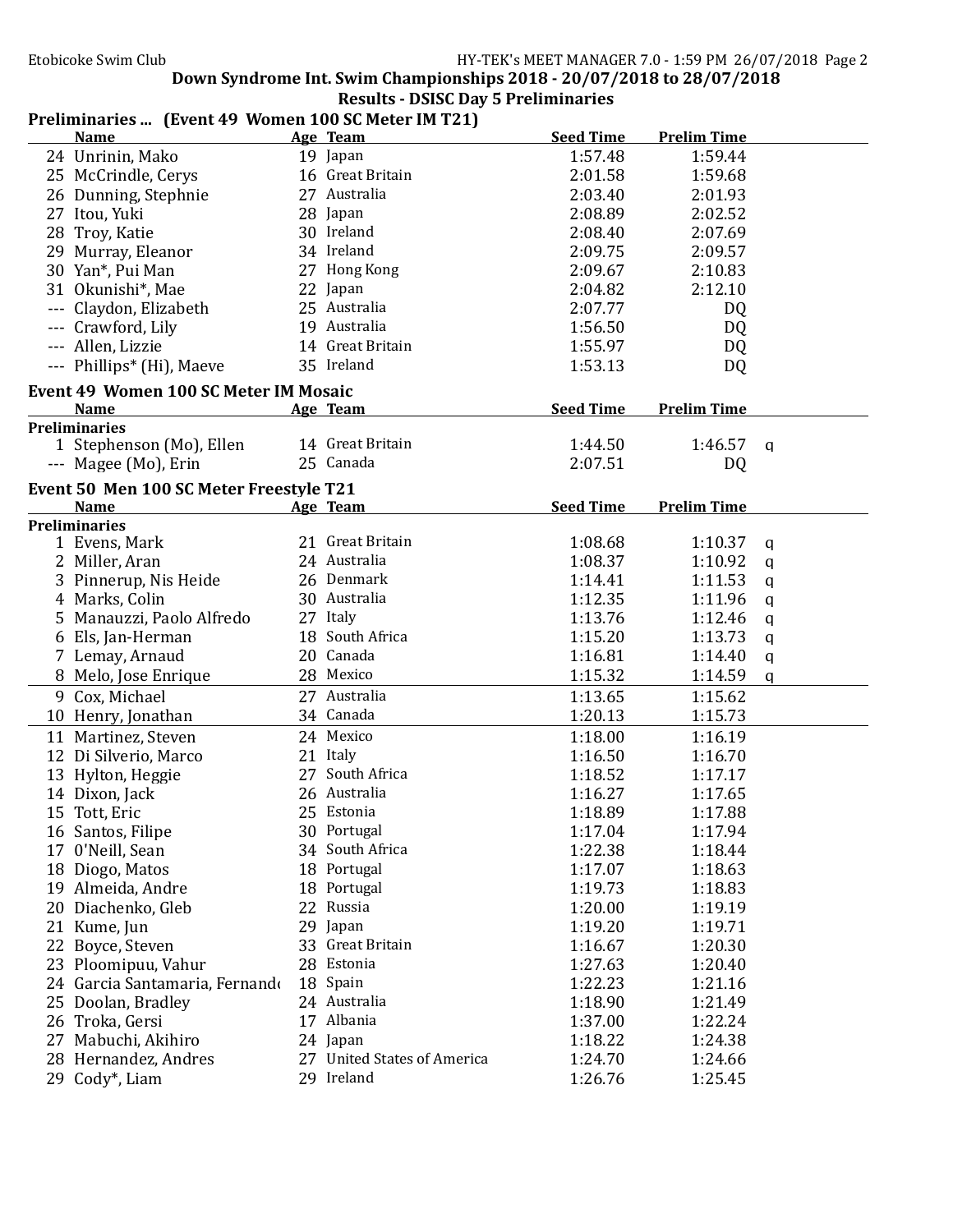Down Syndrome Int. Swim Championships  $2018 - 20/07/2018$  to  $28/07/2018$ 

# Results - DSISC Day 5 Preliminaries

# Preliminaries ... (Event 50 Men 100 SC Meter Freestyle T21)

| <b>Name</b>                                |    | Age Team                    | <b>Seed Time</b> | <b>Prelim Time</b> |             |
|--------------------------------------------|----|-----------------------------|------------------|--------------------|-------------|
| 30 Hebbelmann, Karl                        |    | 30 South Africa             | 1:33.25          | 1:25.62            |             |
| 31 Neves, Edson                            |    | 40 Brazil                   | 1:30.96          | 1:25.76            |             |
| 32 Cahill, Harry                           |    | 21 Australia                | 1:21.08          | 1:25.92            |             |
| 33 Robinson, Tyler                         |    | 17 Canada                   | 1:23.96          | 1:26.66            |             |
| 34 Banks, Andy                             |    | 32 Great Britain            | 1:24.21          | 1:26.69            |             |
| 35 Reed, Will                              |    | 24 Great Britain            | 1:28.80          | 1:27.23            |             |
| 36 Chan*, Hoi Chiu                         |    | 30 Hong Kong                | 1:35.00          | 1:28.34            |             |
| 37 Donovan, Glenn                          |    | 21 United States of America | 1:33.78          | 1:28.39            |             |
| 38 Suter, Joe                              |    | 24 United States of America | 1:32.81          | 1:28.42            |             |
| 39 Nagata, Tsyoshi                         |    | 31 Japan                    | 1:30.56          | 1:28.63            |             |
| 40 Dupuis, Samuel                          |    | 22 Canada                   | 1:32.25          | 1:29.30            |             |
| 41 Yashiro, Naoki                          |    | 25 Japan                    | 1:26.86          | 1:29.51            |             |
| 42 Drumright, Luke                         |    | 20 United States of America | 1:31.65          | 1:30.15            |             |
| 43 Raddings, Thomas                        |    | 20 Great Britain            | 1:31.69          | 1:30.57            |             |
| 44 Antum, Henrique                         |    | 20 Brazil                   | 1:36.34          | 1:32.30            |             |
| 45 English, Robbie                         |    | 16 Ireland                  | 1:34.33          | 1:32.40            |             |
| 46 Telfer, Zac                             |    | 22 Australia                | 1:31.68          | 1:34.40            |             |
| 47 Loik, Kaspar Paul                       |    | 17 Estonia                  | 1:35.78          | 1:35.02            |             |
| 48 Badea, Bogdan Valentin                  |    | 17 Romania                  | 1:35.00          | 1:35.76            |             |
| 49 Pang*, Ka Ngai                          |    | 25 Hong Kong                | 1:37.65          | 1:36.52            |             |
| 50 Nielsen, Oliver Roug                    |    | 22 Denmark                  | 1:40.38          | 1:39.10            |             |
| 51 Lake, Will                              |    | 20 Great Britain            | 1:27.91          | 1:39.52            |             |
| 52 O'Brien, Liam                           |    | 20 Canada                   | 1:40.46          | 1:39.59            |             |
|                                            |    | 25 Canada                   | 1:36.36          |                    |             |
| 53 Harper, Josh                            |    | 19 Canada                   | 1:38.40          | 1:41.24<br>1:47.29 |             |
| 54 Weaver, Patrick                         |    |                             |                  |                    |             |
| 55 Kikuchi*, Kenta                         |    | 26 Japan                    | 1:37.93          | 1:48.80            |             |
| 56 Leong, Ka Weng                          |    | 27 Macao                    | 1:37.72          | 1:51.59            |             |
| 57 Shiu*, Ho Lung                          |    | 30 Hong Kong                | 1:37.20          | 2:03.31            |             |
| 58 Montero, Ramon*                         |    | 30 United States of America | 1:37.70          | 2:10.60            |             |
| 59 Lam*, Kin Wai                           |    | 25 Macao                    | 1:38.50          | 2:13.54            |             |
| 60 Lee*, Kwok Yau Caleb                    |    | 23 Hong Kong                | 1:37.30          | 2:17.89            |             |
| --- Humphries, Harry                       |    | 18 Great Britain            | 1:24.45          | DQ                 |             |
| Event 50 Men 100 SC Meter Freestyle Mosaic |    |                             |                  |                    |             |
| <b>Name</b>                                |    | Age Team                    | <b>Seed Time</b> | <b>Prelim Time</b> |             |
| <b>Preliminaries</b>                       |    |                             |                  |                    |             |
| 1 Qing (Mo), Michael                       |    | 25 Canada                   | 1:00.02          | 1:02.14            | q           |
| 2 Aimore (Mo), Caique                      |    | 25 Brazil                   | 1:06.68          | 1:08.79            | q           |
| 3 Garcia (Mo), Jesus                       |    | 20 Mexico                   | 1:15.33          | 1:11.50            | q           |
| 4 Fujimoto (Mo), Yo                        |    | 24 Japan                    | 1:10.56          | 1:14.20            | $\mathbf q$ |
| 5 Walker (Mo), Matthew                     |    | 29 Australia                | 1:16.76          | 1:16.01            | q           |
| 6 Walt de Klerk (Mo), Johanne              | 37 | South Africa                | 1:27.23          | 1:23.98            | q           |
| 7 Fung* (Mo), Tsz Chun                     |    | 18 Hong Kong                | 1:37.74          | 1:50.76            | q           |
| Event 51 Women 100 SC Meter Butterfly T21  |    |                             |                  |                    |             |
| <b>Name</b>                                |    | Age Team                    | <b>Seed Time</b> | <b>Prelim Time</b> |             |
| <b>Preliminaries</b>                       |    |                             |                  |                    |             |
| 1 Bresciani, Maria                         |    | 22 Italy                    | 1:33.95          | 1:37.13            | q           |
| 2 Morishita*, Ayako                        |    | 21 Japan                    | 1:34.22          | 1:39.24            | q           |
| 3 De Loera, Michelle                       |    | 21 Mexico                   | 1:49.84          | 1:40.49            | q           |
| 4 Okamura, Miyuki                          |    | 30 Japan                    | 1:45.31          | 1:42.73            | q           |
| 5 Reimer, Lindsay                          |    | 24 Canada                   | 1:48.00          | 1:46.44            | q           |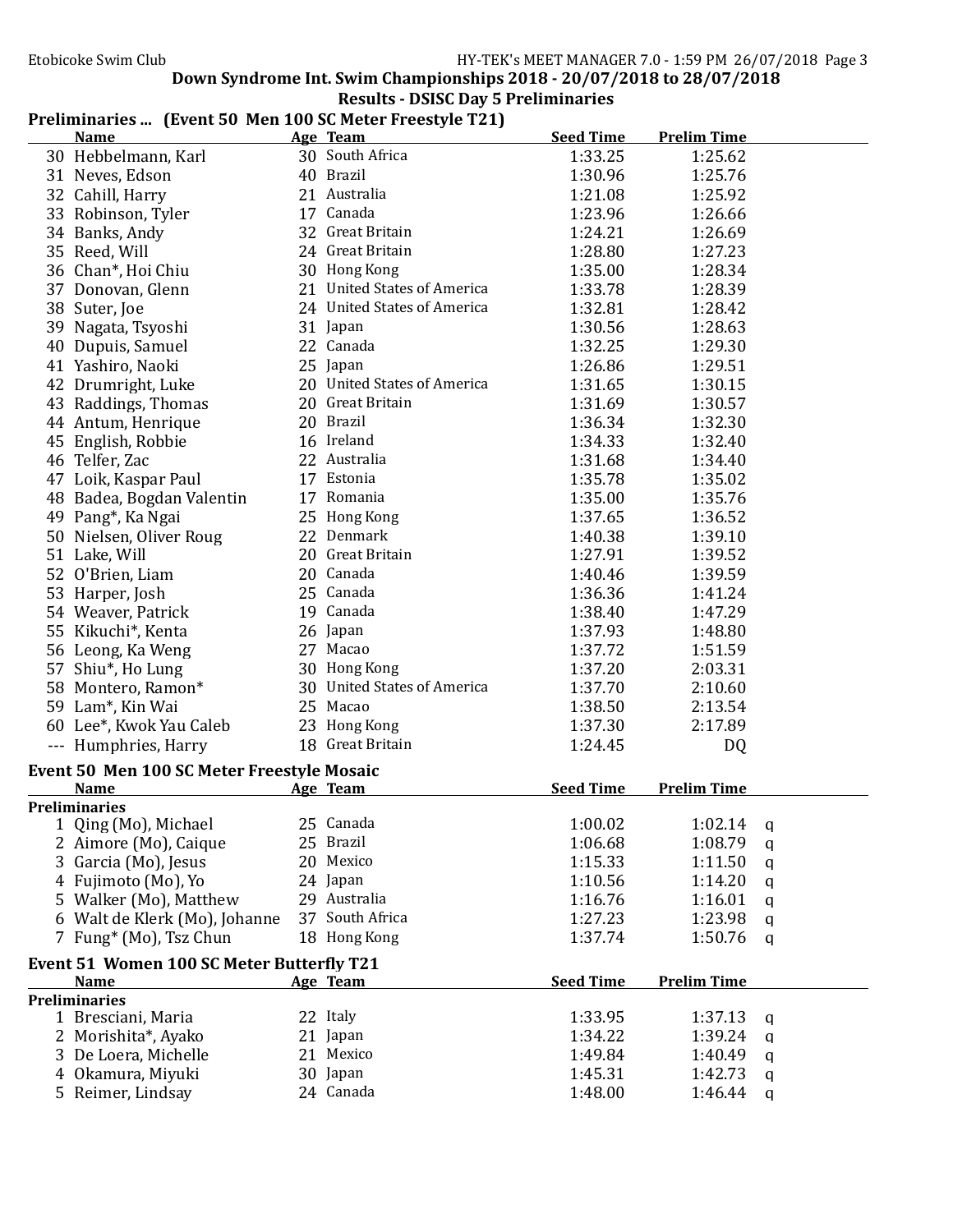#### Etobicoke Swim Club **Etobicoke** Swim Club **HY-TEK's** MEET MANAGER 7.0 - 1:59 PM 26/07/2018 Page 4

Down Syndrome Int. Swim Championships  $2018 - 20/07/2018$  to  $28/07/2018$ 

|             |                                             | <b>Results - DSISC Day 5 Preliminaries</b> |  |
|-------------|---------------------------------------------|--------------------------------------------|--|
| aliminariac | (Event 51 Women 100 SC Motor Rutterfly T21) |                                            |  |

#### Preliminaries ... (Event 51 Women 100 SC Meter Butterny 121)<br>Name Age Team Name Age Team Seed Time Prelim Time 6 Veloz, Paola 26 Mexico 1:32.40 1:46.56 q 7 Higgins, Jennifer 34 South Africa 1:49.30 1:50.98 q 8 Oosthuizen, Rentia 26 South Africa 1:57.19 1:51.53 q 9 Sneesby, Aliesha 22 Australia 1:48.34 1:53.82 10 Wilson, Abby 26 Canada 2:03.61 1:54.36 11 Anderton, Taylor 23 Australia 1:49.94 1:56.70 12 Schlenner, Ashley-Kate  $\begin{array}{cccc} 26 & \text{Australian} & 26 & \text{Australian} \\ 13 & \text{Ounmaa, Ingel} & 29 & \text{Estonia} \\ 14 & 29 & \text{Bstonia} & 29 & \text{Aurna.} \end{array}$ 13 Ounmaa, Ingel 29 Estonia 20 2:01.00 1:57.10 14 Petrova, Anastasia 19 Russia 2:04.64 1:58.58 15 Garrett, Florence 25 Great Britain 2:01.00 2:00.70 16 Giroux, Melanie 32 Canada 1:58.38 2:01.78 17 Itou, Yuki 28 Japan 2:08.59 2:02.15 18 Dunning, Stephnie **27 Australia** 18 2:11.16 2:04.02 19 Yap, Mei Lin 30 Ireland 2:05.96 2:05.84 20 Logan, Laura 24 Great Britain 2:11.29 2:08.93 21 Smith, Tiffany 2:12.43<br>
22 Certain Renata 12 Brazil 2:15.16 2:21.40 22 Certain, Renata 42 Brazil 2:15.16 2:21.40 --- Vazhenin, Katya 14 United States of America 2:16.28 DQ --- Van Housen, Allison 15 United States of America 1:59.92 DQ --- Claydon, Elizabeth 25 Australia 2:03.48 DQ Event 51 Women 100 SC Meter Butterfly Mosaic<br>Name Age Team Name Age Team Seed Time Prelim Time Preliminaries 1 Antunes (Mo), Kelly 37 Brazil 2:06.62 1:54.75 q Event 52 Men 200 SC Meter Butterfly T21 Name Age Team Seed Time Prelim Time Preliminaries 1 Miller, Aran 24 Australia 2:56.73 2:57.27 q 2 Marks, Colin 30 Australia 3:04.24 2:58.80 q 3 Belig, Axel 24 France 3:02.50 3:07.62 q 4 Martinez, Steven 24 Mexico 3:29.67 3:09.57 q 5 Vaz, Joao 25 Portugal 3:11.53 3:12.54 q 6 Dixon, Jack 26 Australia 3:10.98 3:12.64 q 7 Gongora, Nestor 29 Mexico 3:18.07 3:17.88 q 8 Hunter, Matthew 31 Canada 3:28.10 3:18.92 q 9 Booysen, Russell 23 Australia 3:09.22 3:20.56 10 Miyares, Andres 35 United States of America 3:24.01 3:23.99 11 Desrosiers, Vincent 30 Canada 3:29.89 3:27.61<br>12 Holmes. Mark 35 Great Britain 3:33.47 3:38.20 12 Holmes, Mark 35 Great Britain 3:33.47 3:38.20 13 Chang, Shinhao 18 Japan 3:55.78 3:54.30 14 Stewart, Adam 33 Gibralter 4:02.44 4:01.45 15 Harper, Josh 25 Canada 4:38.56 4:13.75 16 Costa, Sergio 37 Brazil 4:19.09 4:29.13 --- Yashiro, Naoki 25 Japan 3:41.47 DQ --- Lacey, Zac 17 Great Britain 3:41.19 DQ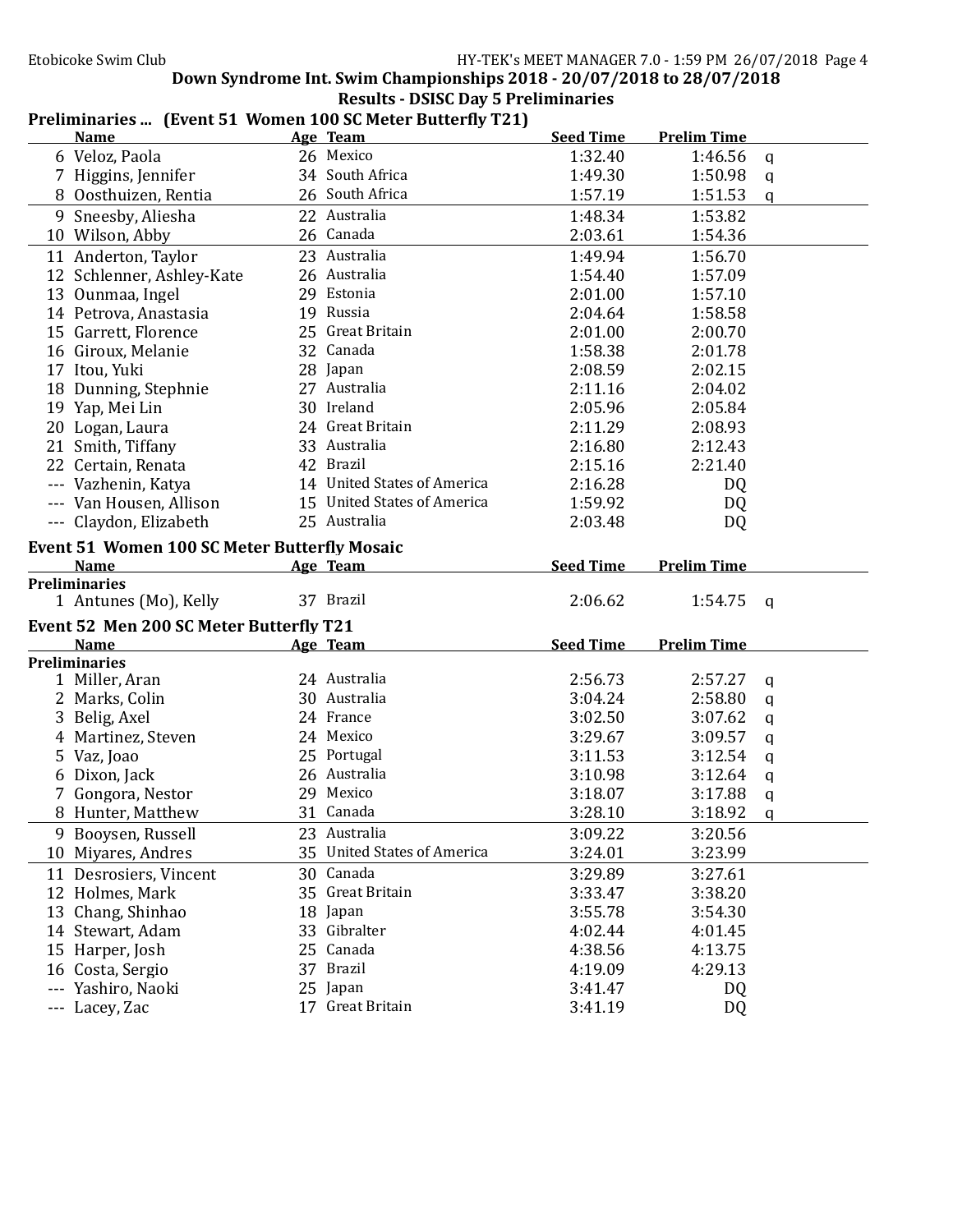#### Etobicoke Swim Club **HY-TEK's** MEET MANAGER 7.0 - 1:59 PM 26/07/2018 Page 5 Down Syndrome Int. Swim Championships 2018 - 20/07/2018 to 28/07/2018

Results - DSISC Day 5 Preliminaries

#### Event 53 Women 200 SC Meter Breaststroke T21

| <b>Name</b>                                                 | Age Team                    | <b>Seed Time</b>         | <b>Prelim Time</b>                                  |                                  |
|-------------------------------------------------------------|-----------------------------|--------------------------|-----------------------------------------------------|----------------------------------|
| <b>Preliminaries</b>                                        |                             |                          |                                                     |                                  |
| 1 Chiappa, Sabrina                                          | 18 Italy                    | 4:04.20                  | 3:45.43                                             | q                                |
| 2 Mitchell, Phoebe                                          | 26 Australia                | 3:38.75                  | 3:46.66                                             | q                                |
| 3 O'Neill (Van Bosch), Melisa                               | 26 South Africa             | 3:53.64                  | 3:48.75                                             | q                                |
| 4 Oosthuizen, Rentia                                        | 26 South Africa             | 3:59.83                  | 3:49.63                                             | q                                |
| 5 Vignando, Dalila                                          | 28 Italy                    | 3:50.39                  | 3:54.41                                             | q                                |
| 6 Graftiaux, Marie                                          | 23 France                   | 4:02.17                  | 3:56.20                                             | q                                |
| 7 De Loera, Michelle                                        | 21 Mexico                   | 4:24.09                  | 4:06.00                                             | q                                |
| 8 Rein, Maria                                               | 19 Estonia                  | 4:13.75                  | 4:08.06                                             | q                                |
| 9 Morishita*, Ayako                                         | 21 Japan                    | 4:03.96                  | 4:11.39                                             |                                  |
| 10 Reimer, Lindsay                                          | 24 Canada                   | 4:05.81                  | 4:15.17                                             |                                  |
| 11 Okunishi*, Mae                                           | 22 Japan                    | 4:15.19                  | 4:17.85                                             |                                  |
| 12 Unrinin, Mako                                            | 19 Japan                    | 4:08.89                  | 4:18.01                                             |                                  |
| 13 Wilson, Abby                                             | 26 Canada                   | 4:34.27                  | 4:23.33                                             |                                  |
| 14 Mijolovic, Lucija                                        | 23 Croatia                  | 4:15.79                  | 4:26.79                                             |                                  |
| 15 Rudd-Jones, Jemima                                       | 22 Great Britain            | 4:25.92                  | 4:27.54                                             |                                  |
| 16 Petrova, Anastasia                                       | 19 Russia                   | 4:50.00                  | 4:40.77                                             |                                  |
| 17 Yan*, Pui Man                                            | 27 Hong Kong                | 4:30.00                  | 4:41.07                                             |                                  |
| 18 Franca, Helena                                           | 28 Brazil                   | 5:05.93                  | 4:52.50                                             |                                  |
| 19 Troy, Katie                                              | 30 Ireland                  | 4:49.88                  | 5:10.22                                             |                                  |
| --- Beer, Cecilie                                           | 20 Denmark                  | 4:27.64                  | DQ                                                  |                                  |
| --- Reis, Filipa                                            | 18 Portugal                 | 4:36.17                  | DQ                                                  |                                  |
| Event 53 Women 200 SC Meter Breaststroke Mosaic             |                             |                          |                                                     |                                  |
| <b>Name</b>                                                 | Age Team                    | <b>Seed Time</b>         | <b>Prelim Time</b>                                  |                                  |
| <b>Preliminaries</b>                                        |                             |                          |                                                     |                                  |
| 1 Antunes (Mo), Kelly                                       | 37 Brazil                   | 4:14.62                  | 4:18.35                                             | $\mathbf{q}$                     |
| Event 54 Men 1500 SC Meter Freestyle T21                    |                             |                          |                                                     |                                  |
| <b>Name</b>                                                 | Age Team                    | <b>Seed Time</b>         | <b>Finals Time</b>                                  |                                  |
| 1 Evens, Mark                                               | 21 Great Britain            | 21:43.35                 | 21:40.08                                            |                                  |
| 2 Trejo, Jonathan                                           | 18 Mexico                   | 24:09.83                 | 22:44.75                                            |                                  |
| 3 Pinnerup, Nis Heide                                       | 26 Denmark                  | 24:04.08                 | 23:00.10                                            |                                  |
| 4 Oresta, Italo                                             | 21 Italy                    | 23:49.00                 | 23:07.74                                            |                                  |
| 5 Flores, Giovanni                                          | 25 Mexico                   | 25:10.56                 | 23:28.14                                            |                                  |
| 6 Domingues, Pedro                                          | 27 Brazil                   | 23:21.32                 | 23:56.00                                            |                                  |
| 7 Ribeiro, Jose                                             | 26 Portugal                 | 24:25.12                 | 24:13.78                                            |                                  |
| 8 Miyares, Andres                                           | 35 United States of America | 25:43.50                 | 25:18.78                                            |                                  |
| 9 Hunter, Matthew                                           | 31 Canada                   | 26:09.08                 | 25:35.65                                            |                                  |
| 10 Stewart, Adam                                            | 33 Gibralter                | 28:25.30                 | 27:33.57                                            |                                  |
| 11 Roznowsky, Ryan                                          | 39 Canada                   | 27:58.18                 | 28:02.56                                            |                                  |
|                                                             |                             |                          |                                                     |                                  |
| Event 55 Women 200 SC Meter Freestyle 4 x 50 Free Relay T21 |                             |                          |                                                     |                                  |
| <b>Team</b>                                                 | <u>Relay</u>                | <b>Seed Time</b>         | <b>Prelim Time</b>                                  |                                  |
| <b>Preliminaries</b><br>1 Mexico                            | A                           | <b>NT</b>                | 2:35.57                                             | q                                |
| 1) Camacho, Dunia 30                                        | 2) De Loera, Michelle 21    | 3) Esamilla, Mariana 23  |                                                     | 4) Veloz, Paola 26               |
| 2 Australia                                                 | A                           | 2:40.54                  | $2:43.14$ q                                         |                                  |
| 1) Crawford, Lily 19                                        | 2) Anderton, Taylor 23      |                          | 3) Schlenner, Ashley-Kate 26 4) Mitchell, Phoebe 26 |                                  |
| 3 South Africa                                              | A                           | <b>NT</b>                | $2:46.66$ q                                         |                                  |
| 1) Janse vanRensburg, Minke 1.2) Higgins, Jennifer 34       |                             | 3) Oosthuizen, Rentia 26 |                                                     | 4) O'Neill (Van Bosch), Melisa 2 |
|                                                             |                             |                          |                                                     |                                  |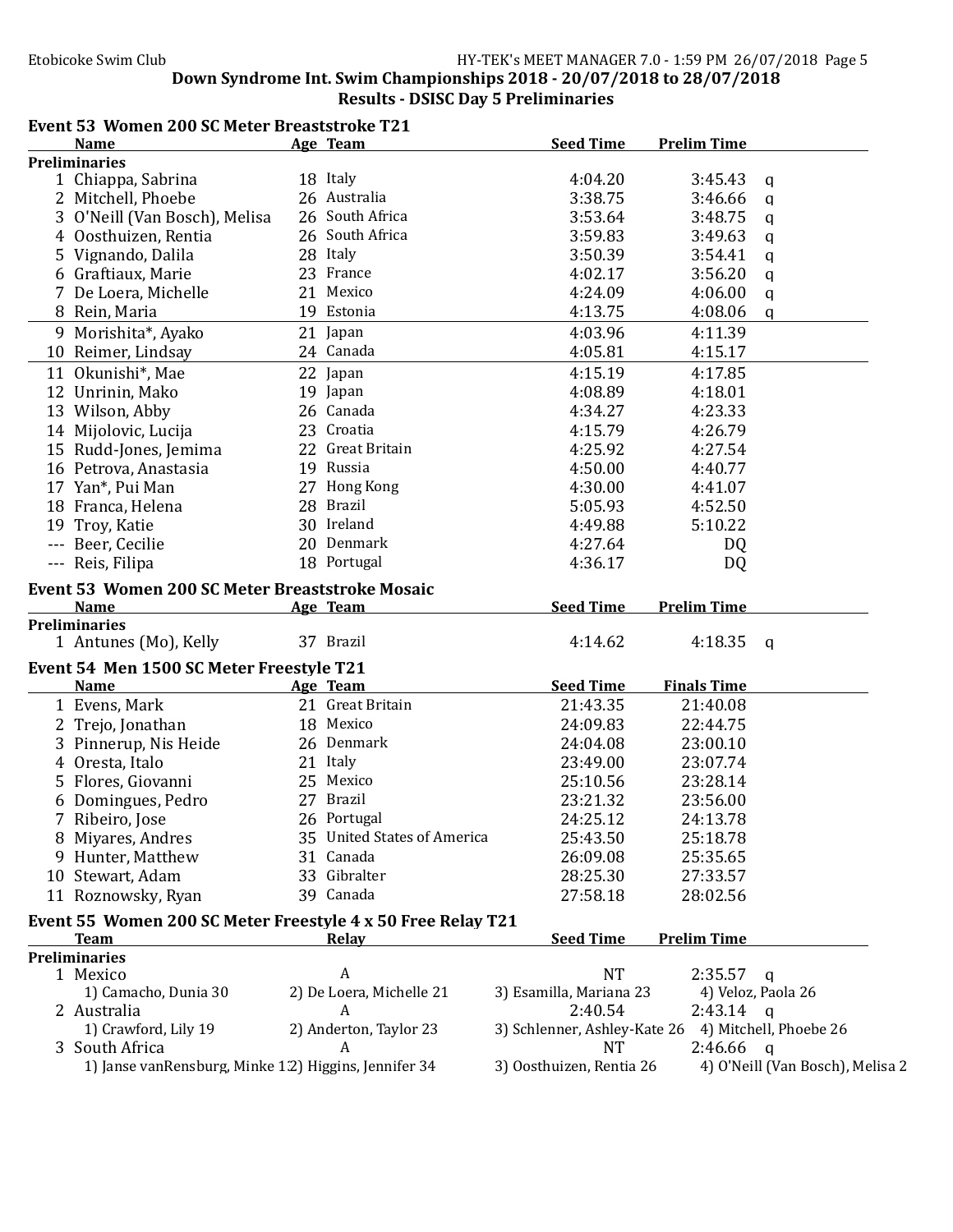## Down Syndrome Int. Swim Championships 2018 - 20/07/2018 to 28/07/2018

# Results - DSISC Day 5 Preliminaries

|  | Preliminaries  (Event 55 Women 200 SC Meter Freestyle 4 x 50 Free Relay T21) |  |
|--|------------------------------------------------------------------------------|--|
|--|------------------------------------------------------------------------------|--|

| I Femminaties  (EVENT JJ WOMEN ZOO JU METEL FIEESTYJE TA JO FIEE KEIAY TZT)<br><b>Team</b> | Relay                                   | <b>Seed Time</b>           | <b>Prelim Time</b>                                                                       |
|--------------------------------------------------------------------------------------------|-----------------------------------------|----------------------------|------------------------------------------------------------------------------------------|
| 4 Italy                                                                                    | A                                       | 2:48.91                    | $2:47.79$ q                                                                              |
| 1) Vignando, Dalila 28                                                                     | 2) Zanca, Sara 28                       | 3) Chiappa, Sabrina 18     | 4) Villanova, Martina 28                                                                 |
| 5 France                                                                                   | A                                       | 2:57.24                    | 2:53.02<br>$\mathbf{q}$                                                                  |
| 1) Renou, Cleo 16                                                                          | 2) Andre, Delphine 20                   | 3) Graftiaux, Marie 23     | 4) Rapicano, Carla 23                                                                    |
| 6 Great Britain                                                                            | A                                       | <b>NT</b>                  | 2:53.41<br>$\mathsf{q}$                                                                  |
| 1) Faithfull, Caroline 24                                                                  | 2) McCrindle, Cerys 16                  | 3) Garrett, Florence 25    | 4) Martin, Kathryn 19                                                                    |
| 7 United States of America                                                                 | A                                       | <b>NT</b>                  | $3:04.34$ q                                                                              |
| 1) Vazhenin, Katya 14                                                                      | 2) Scherder, Maggie 15                  | 3) Van Housen, Allison 15  | 4) Borman, Mary 19                                                                       |
| 8 Japan                                                                                    | A                                       | <b>NT</b>                  | 3:06.53<br>$\mathsf{q}$                                                                  |
| 1) Morishita*, Ayako 21                                                                    | 2) Okamura, Miyuki 30                   | 3) Kobayashi, Michiko 17   | 4) Unrinin, Mako 19                                                                      |
| 9 Ireland                                                                                  | A                                       | <b>NT</b>                  | 3:17.21                                                                                  |
| 1) Phillips* (Hi), Maeve 35                                                                | 2) Troy, Katie 30                       | 3) Murray, Eleanor 34      | 4) Yap, Mei Lin 30                                                                       |
|                                                                                            | $\boldsymbol{A}$                        | <b>NT</b>                  |                                                                                          |
| 10 Canada                                                                                  |                                         |                            | 3:26.31                                                                                  |
| 1) MacLeod, Jordan 25                                                                      | 2) Lavallee*, Olivia 16                 | 3) Wilson, Abby 26         | 4) Caron-Guay, Sara 15                                                                   |
| Event 56 Men 200 SC Meter Freestyle 4 x 50 Free Relay T21                                  |                                         |                            |                                                                                          |
| <b>Team</b>                                                                                | Relay                                   | <b>Seed Time</b>           | <b>Prelim Time</b>                                                                       |
| <b>Preliminaries</b>                                                                       |                                         |                            |                                                                                          |
| 1 Australia                                                                                | $\boldsymbol{A}$                        | 2:10.23                    | 2:10.48<br>$\alpha$                                                                      |
| 1) Cox, Michael 27                                                                         | 2) Booysen, Russell 23                  | 3) Marks, Colin 30         | 4) Miller, Aran 24                                                                       |
| 2 Canada                                                                                   | A                                       | <b>NT</b>                  | 2:12.62<br>$\mathbf{q}$                                                                  |
| 1) Lemay, Arnaud 20                                                                        | 2) Weaver, Patrick 19                   | 3) Robinson, Tyler 17      | 4) Henry, Jonathan 34                                                                    |
| 3 Italy                                                                                    | A                                       | 2:12.04                    | 2:12.63<br>$\mathbf{q}$                                                                  |
| 1) Zaffaroni, Paolo 22                                                                     | 2) Di Silverio, Marco 21                | 3) Piccinini, Francesco 22 | 4) Manauzzi, Paolo Alfredo 27                                                            |
| 4 South Africa                                                                             | A                                       | <b>NT</b>                  | 2:15.00<br>$\mathbf q$                                                                   |
| 1) Hylton, Heggie 27                                                                       | 2) Els, Jan-Herman 18                   | 3) Hebbelmann, Karl 30     | 4) 0'Neill, Sean 34                                                                      |
| 5 Mexico                                                                                   | A                                       | <b>NT</b>                  | 2:18.12<br>$\mathbf q$                                                                   |
| 1) Trejo, Jonathan 18                                                                      | 2) Martinez, Steven 24                  | 3) Flores, Giovanni 25     | 4) Melo, Jose Enrique 28                                                                 |
| 6 Portugal                                                                                 | $\boldsymbol{A}$                        | <b>NT</b>                  | 2:19.39<br>$\mathsf{q}$                                                                  |
| 1) Diogo, Matos 18                                                                         | 2) Almeida, Andre 18                    | 3) Vaz, Joao 25            | 4) Santos, Filipe 30                                                                     |
| 7 Great Britain                                                                            | A                                       | <b>NT</b>                  | 2:19.52<br>$\mathbf q$                                                                   |
| 1) Evens, Mark 21                                                                          | 2) Humphries, Harry 18                  | 3) Holmes, Mark 35         | 4) Boyce, Steven 33                                                                      |
| 8 Brazil                                                                                   | A                                       | <b>NT</b>                  | 2:22.14<br>$\mathsf{q}$                                                                  |
| 1) Goes, Samir 43                                                                          | 2) Neves, Edson 40                      | 3) Oliveira, Davi 15       | 4) Domingues, Pedro 27                                                                   |
| 9 Japan                                                                                    | $\boldsymbol{A}$                        | <b>NT</b>                  | 2:23.98                                                                                  |
| 1) Kume, Jun 29                                                                            | 2) Mabuchi, Akihiro 24                  | 3) Yashiro, Naoki 25       | 4) Chang, Shinhao 18                                                                     |
| 10 Spain                                                                                   | $\boldsymbol{A}$                        | 2:29.04                    | 2:26.35                                                                                  |
| 1) Serrano Correoso, Luis 29                                                               |                                         |                            | 2) Roldan Martinez, Angel 23 3) Molina Rodriguez, Eloy 23 4) Garcia Santamaria, Fernando |
| 11 Estonia                                                                                 | A                                       | <b>NT</b>                  | 2:38.28                                                                                  |
| 1) Loik, Kaspar Paul 17                                                                    | 2) Pais, Hardi 25                       | 3) Ploomipuu, Vahur 28     | 4) Tott, Eric 25                                                                         |
| 12 Ireland                                                                                 | A                                       | NT                         | 2:55.53                                                                                  |
| 1) Tully, Eoin 18                                                                          | 2) Walsh*, Stephen 30                   | 3) Bray, Fintan 23         | 4) English, Robbie 16                                                                    |
| 13 Hong Kong                                                                               | A                                       | <b>NT</b>                  | 3:18.34                                                                                  |
| 1) Lee*, Kwok Yau Caleb 23                                                                 | 2) Shiu*, Ho Lung 30                    | 3) Pang*, Ka Ngai 25       | 4) Chan*, Hoi Chiu 30                                                                    |
| --- United States of America                                                               | A                                       | <b>NT</b>                  | DQ                                                                                       |
| 1) Hernandez, Andres 27                                                                    | 2) Jurries, Joey 15                     | 3) Suter, Joe 24           | 4) Drumright, Luke 20                                                                    |
|                                                                                            |                                         |                            |                                                                                          |
| <b>Combined Team Scores</b>                                                                |                                         |                            |                                                                                          |
|                                                                                            | Combined Team Scores - Through Event 56 |                            |                                                                                          |
| 1. Australia                                                                               | 560                                     | 2. Italy                   | 491                                                                                      |
| 3. Great Britain                                                                           | 475                                     | 4. Canada                  | 289                                                                                      |
|                                                                                            |                                         |                            |                                                                                          |